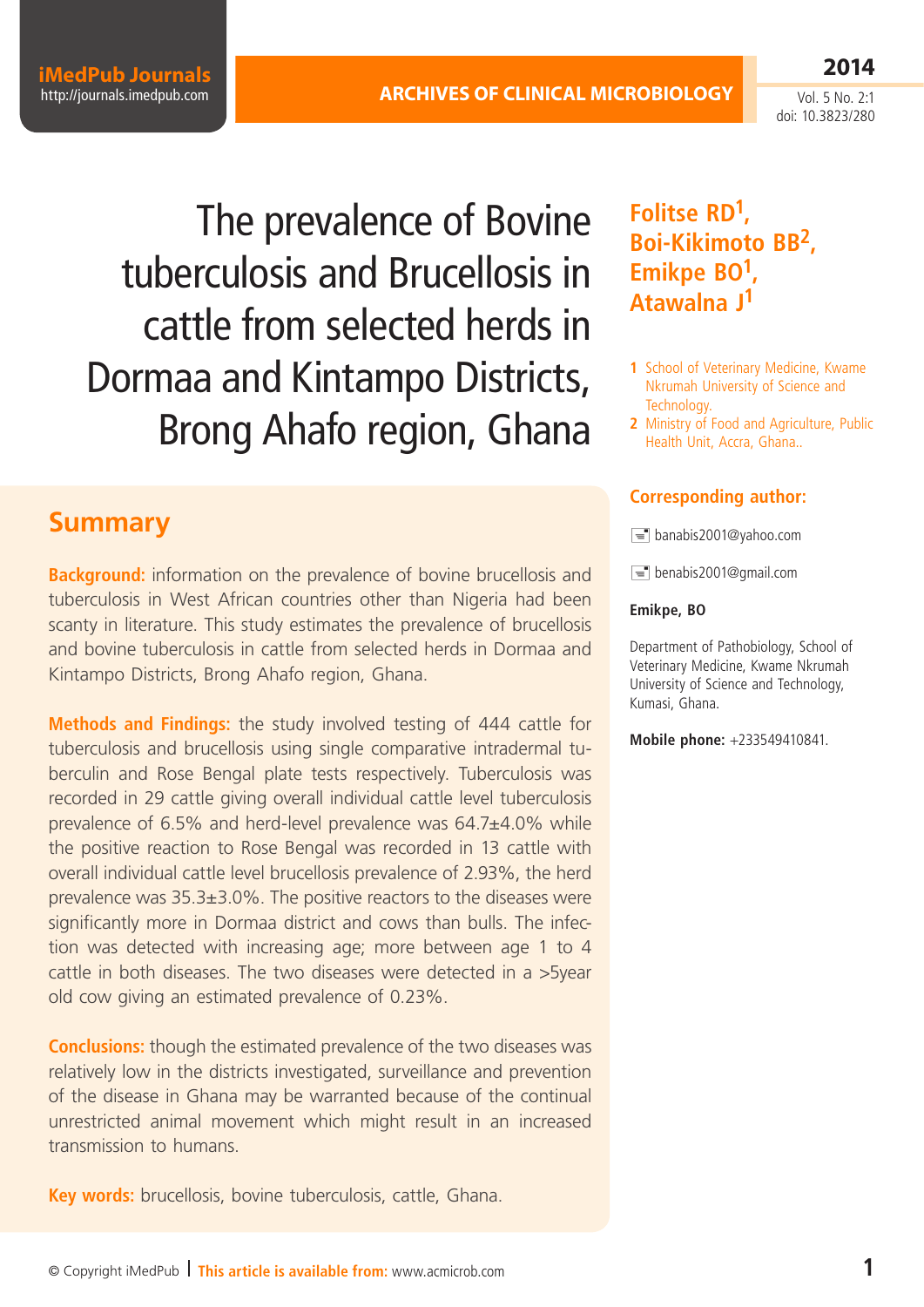# **Introduction**

Bovine brucellosis and tuberculosis still remain important zoonoses that need to be controlled in most developing countries especially in Sub-Saharan nations. Bovine tuberculosis (BTB) is caused by *M. bovis* a Mycobacterium closely related to the human pathogen *M. tuberculosis*, both belonging to the Mycobacteria Tuberculosis Complex (MTC) [1]. Brucellosis is a bacterial infectious disease caused by *Brucella spp*, with *B. abortus* primarily affecting cattle. The disease belongs to the world's major zoonoses [2]. Both diseases can be readily transmitted to humans via close contact with infected animals or animal tissue such as placental membranes in the case of Brucellosis [3].

Besides being a public health threat, both diseases can have serious economic impacts not only for the animal owners, but also for the regional and national economies through decreased animal productivity and market/trade impairments [4-5].

Information on the prevalence of these important zoonotic diseases in West African countries other than Nigeria had been scanty in literature [6]. In Ghana however, there had been very little information on field and abattoir investigation of these diseases in regions other than Greater Accra which are also at the receiving end in the cattle production and marketing chain in Ghana. Though, the study of BTB in Greater Accra showed a low endemicity of the disease [7], the distribution and the prevalence of the diseases at animal level in cattle kept under traditional husbandry in Ghana had not been accorded due attention. This investigation provides the point prevalence of BTB and brucellosis in small herds under traditional husbandry system in Brong Ahafo region of Ghana.

# **Material and methods**

### **Study area and animal husbandry system**

The study was carried out between February to March of 2012. Brong Ahafo Region was selected on the basis of livestock production potential and being at the receiving end in the cattle production and marketing chain in Ghana. The climate of the area is described as subhumid zone with an average annual rainfall ranging from 500 mm to 1150 mm. It has 27 districts of which cattle are concentrated more in Kintampo districts located between latitudes 8º45'N and 7º45'N and Longitudes 1º20'W and 2°1'E and Dormaa district which lies within longitudes 3° West and 3° 30' West and latitudes 7° North and 7° 30' North. Agricultural production system is of mixed crop and livestock production. The local breed includes Sanga (cross between local and zebu breeds) are often found grazing on communal land.

## **Sampling scheme**

The districts were purposely selected based on the concentration of cattle in the area and 17 herds were randomly selected among them. In each herd, cattle more than a year and above were recruited. A total of 444 cattle were tested for tuberculosis and brucellosis. Assuming a prevalence of 10% in cattle, 384 animals would be required to estimate the prevalence with a precision of 3% (alpha= 5%). Information pertaining to individual animals such as age, sex and breed was recorded. The single comparative intradermal tuberculin (SCIT) test was used for the diagnosis of tuberculosis [8]. For brucellosis, the same animals were sampled, using Rose Bengal Plate (RBP) test to detect *Brucella* spp. specific antibodies [8].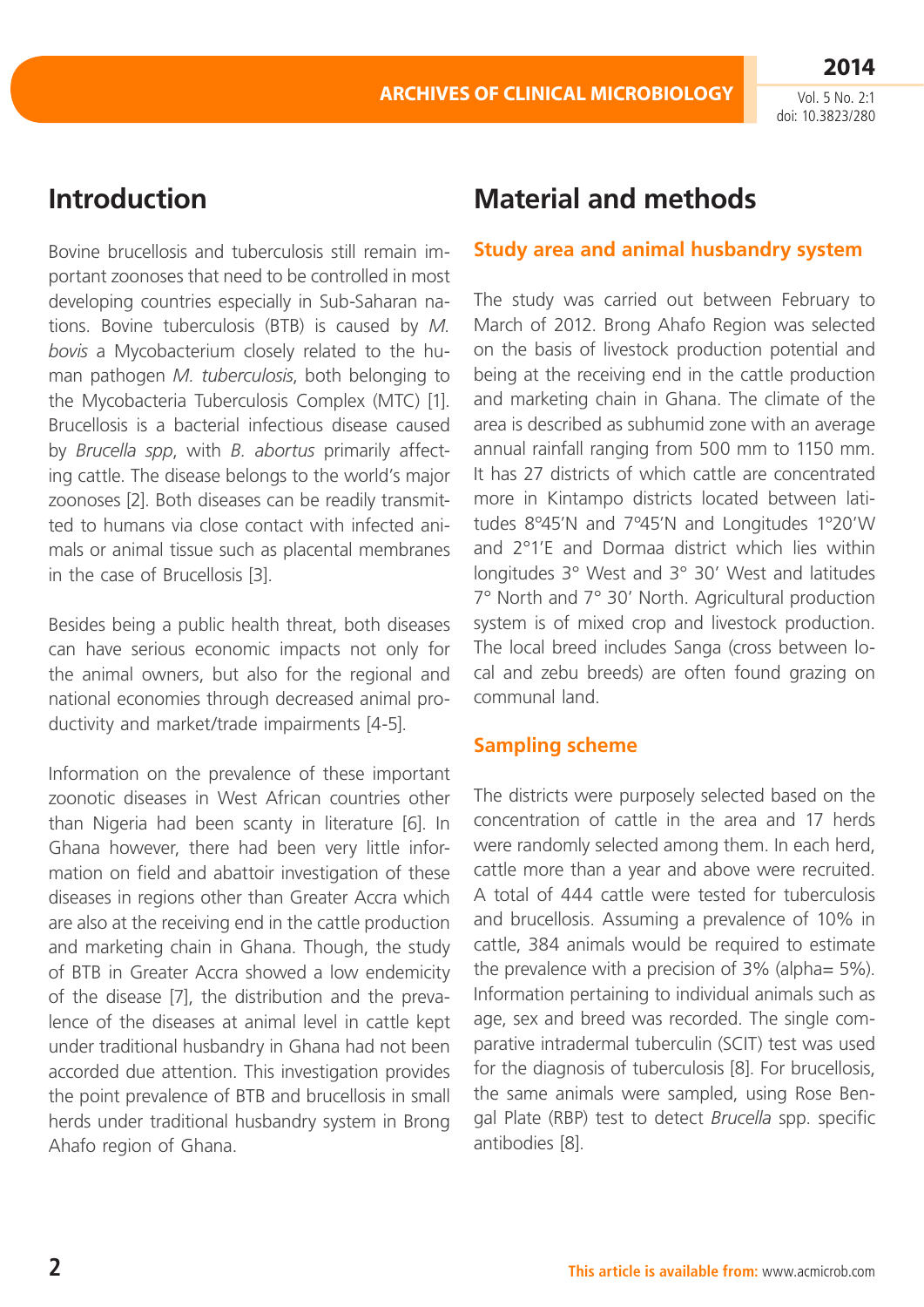doi: 10.3823/280

## **Data analysis**

The proportions of positive SCIT and RBP tests were analysed in multivariate logistic regression models, using the breed, sex and age class of the animals as discrete explanatory variables. The herd prevalences were analysed in similar models. Herd with at least one positive animal, were considered positive.

### **Results of tuberculosis and brucellosis test**

Positive skin reaction to bovine PPD was recorded in 29 cattle. The statistical analysis of positive bovine PPD reactions in cattle gave an estimated prevalence of 6.5% (**Table 1**) whereas the herd prevalence was 64.71%. No significant difference was found in bo-



**Figure 1.** Map of Ghana showing Brong Ahafo Region with Kintampo and Dormaa districts.

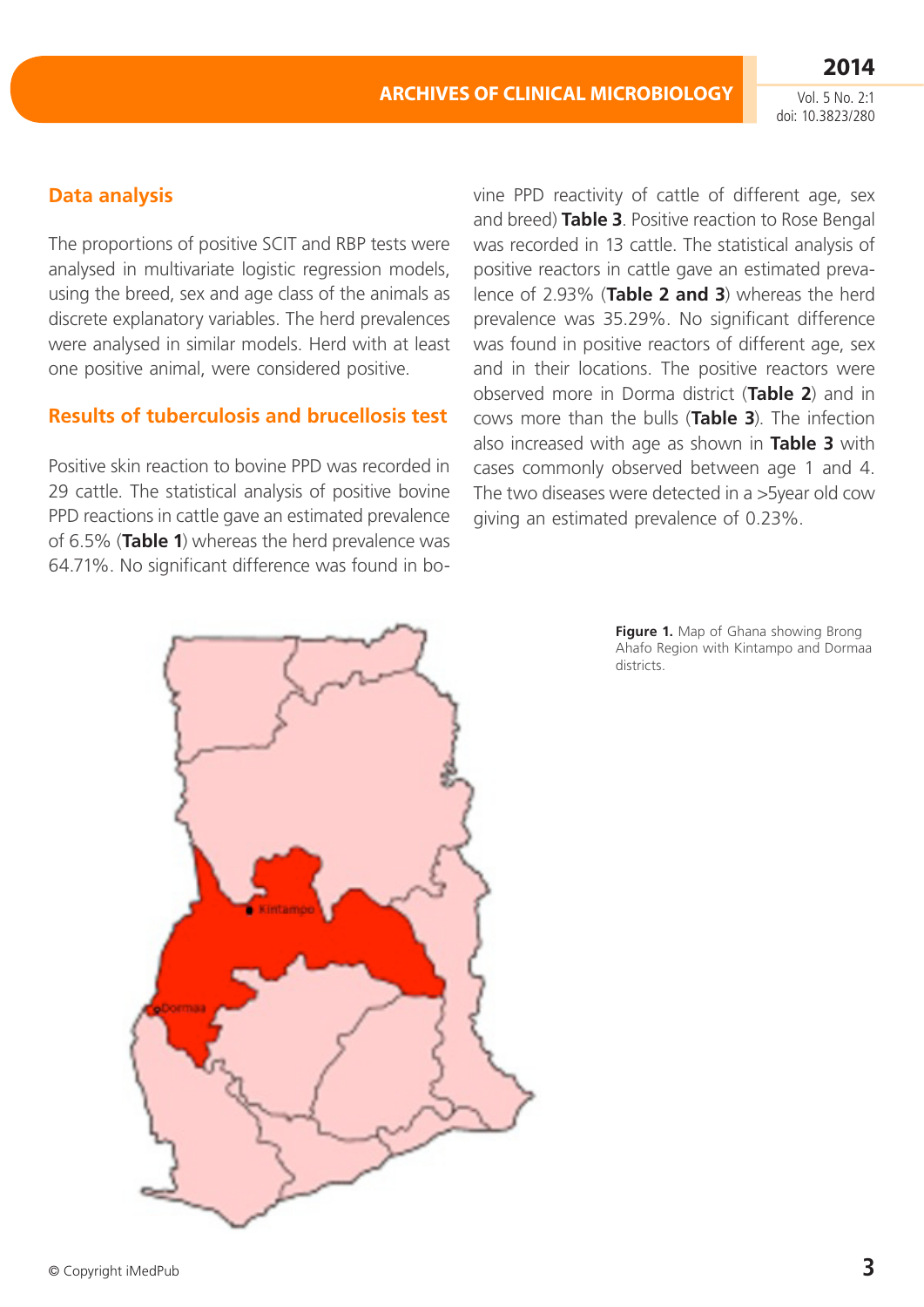Vol. 5 No. 2:1 doi: 10.3823/280

**2014**

| <b>Disease</b>      | Total no. of cattle | No. affected |
|---------------------|---------------------|--------------|
| <b>Tuberculosis</b> | 444                 | 29 (6.53%)   |
| <b>Brucellosis</b>  | 444                 | 13 (2.93%)   |
| <b>Both</b>         | 444                 | 1(0.23%)     |

**Table 1.** Occurrence of tuberculosis and brucellosis cases in cattle.

**Table 2.** Occurrence of tuberculosis and brucellosis cases in cattle in Dorma and Kitampo districts.

| <b>Location</b> | <b>Total no. of cattle</b> | <b>Tuberculosis</b> | <b>Brucellosis</b> |
|-----------------|----------------------------|---------------------|--------------------|
| Dorma           | 346                        | 24 (6.94%)          | $11(3.18\%)$       |
| Kintampo        | 98                         | $5(5.10\%)$         | $2(2.04\%)$        |
| Total           | 444                        | $29(6.53\%)$        | $13(2.93\%)$       |

#### **Table 3.** Ages and sex of positive cases.

| Age          | <b>Tuberculosis</b> | <b>Males</b> | <b>Females</b> | <b>Brucellosis</b> | <b>Males</b> | <b>Females</b> |
|--------------|---------------------|--------------|----------------|--------------------|--------------|----------------|
| $<$ 1 year   | $2(6.90\%)$         |              |                | $1(7.69\%)$        |              | $-$            |
| $>1-4$ years | 15 (51.72%)         | 5            | 10             | 7(53.85%)          |              |                |
| $>5$ years   | 12 (41.38%)         |              | 12             | 5(38.46%)          |              | 5              |
| Total        | 29 (100.00%)        | $5(17.24\%)$ | 24 (82.76%)    | 13 (100.00%)       | $1(7.69\%)$  | 12 (92.31%)    |

NB: both tuberculosis and brucellosis infections were detected in >5year old cow.

# **Discussion**

Cases of brucellosis and tuberculosis have been reported separately previously in Ghana but this study described for the first time the serology involving the two important zoonoses in Ghana. The point prevalence of Brucellosis in this study revealed a low infection in cattle herds in Brong Ahafo as compared to previous reports in other parts of Ghana [7], Nigeria [9, 10] and Zambia (6.3%) [5]. The prevalence of tuberculosis in cattle is also high compared to 3.85% reported in Malawi [11]; 1.3% in Tanzania [12]; 1.4% reported in Uganda [13].

In cattle, the SCIT test results indicate that bovine tuberculosis is present however, a small proportion of the sampled cattle seem to be negative for *Mycobacterium bovis*, despite the absence of control measures. In addition, the infection rate in both diseases seems to increase with age especially be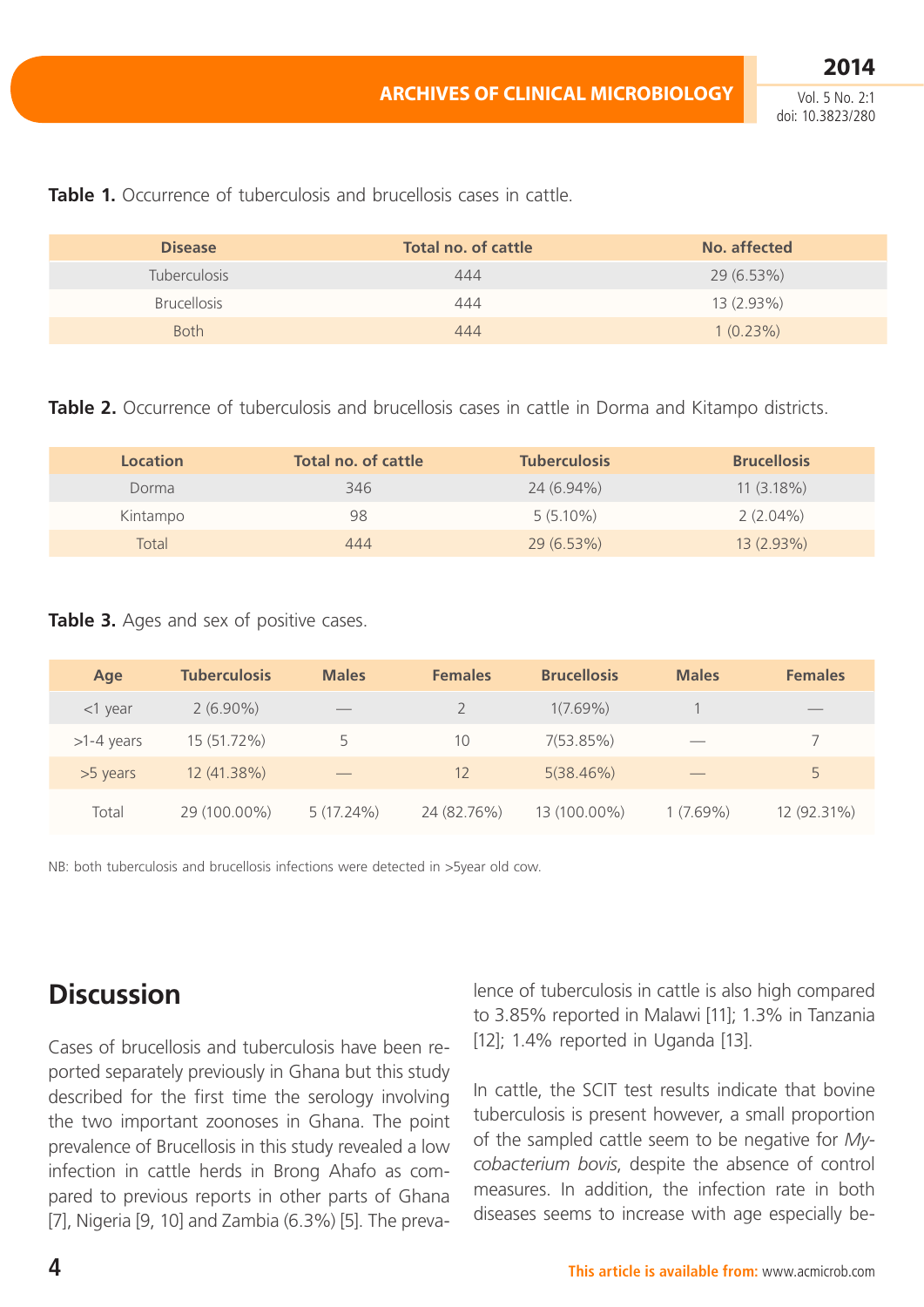tween 1 to 4 years old cattle [2] which also buttress the carrier status of both infections and the possible consistent field exposure. The fact that the infection were observed in females more could be due to the fact that more females were examined and most herdsmen keep cows longer for breeding and the longer the time of exposure, the more the possibility of detecting reactors and likelihood to excrete much pathogen through the nasal, vaginal, digestive and milk routes [14]. This is unlike the reports of Tschopp et al. [3] that showed that bulls and oxen have a higher risk of being BTB reactors than females. Another possible reasons for the low infection rate in cattle of the study area could be related to the breed (local and cross breeds, Sanga) being more resistant than exotic breeds.

Despite the RBP test might lack sensitivity [14], the results should be adequate to evaluate the occurrence of *B. abortus* in cattle especially in poor resource areas where there is no vaccination, and these show that there is a very low circulation of *Brucella* spp. in the study areas.

The occurrence of both tuberculosis and brucellosis in a five year old cow further buttress the presence of combine infection which may suggest a possible relationship or interaction between the two zoonotic diseases. Though the estimated prevalence of the two diseases was relatively low in the districts investigated, effort should be geared towards a more comprehensive surveillance and prevention of the two diseases in the cattle population in Ghana because of the continual unrestricted animal movement in the country which might result in an increased transmission to humans.